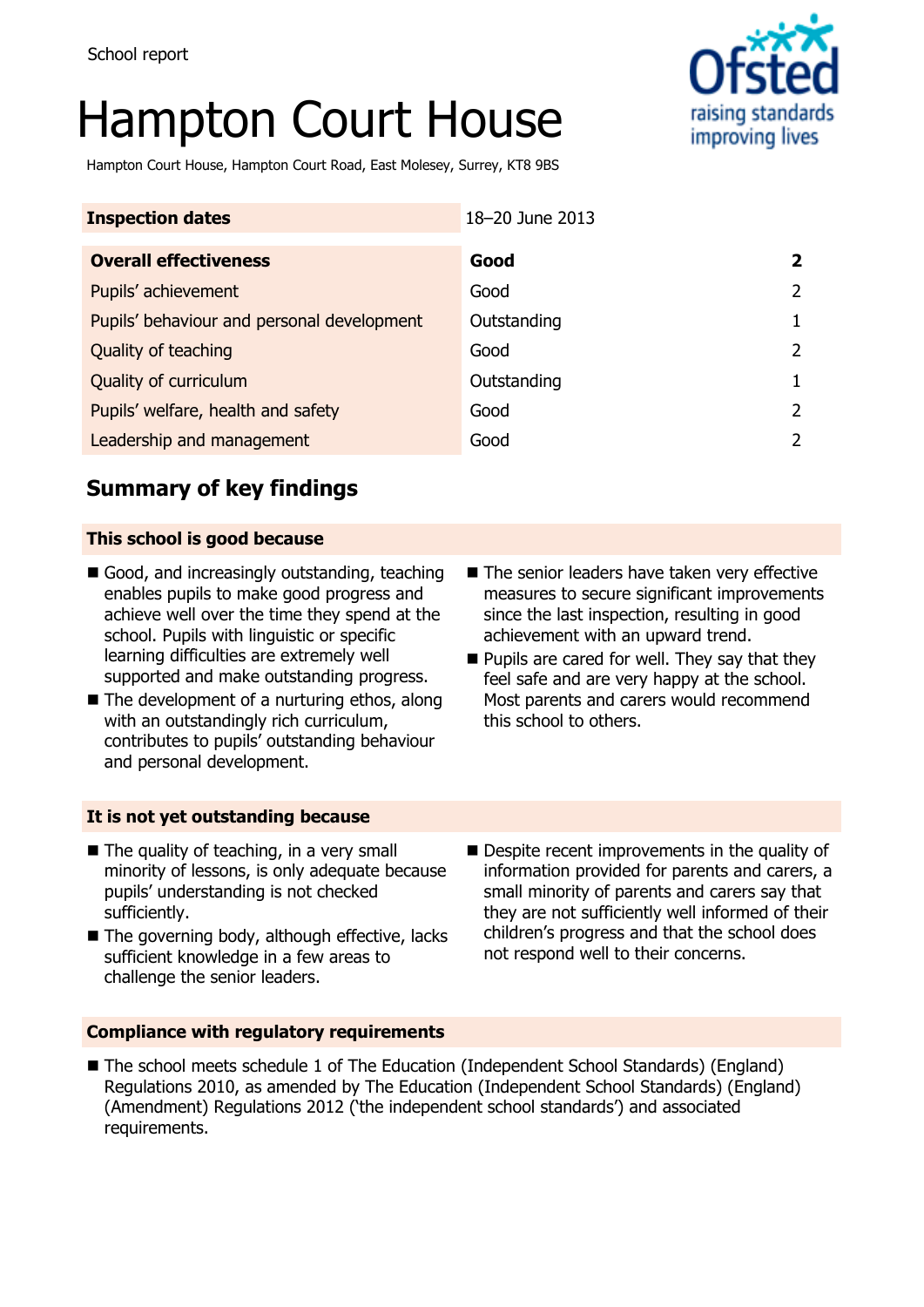# **Information about this inspection**

- $\blacksquare$  The inspection was carried out with one day's notice.
- The inspectors observed 19 lessons, some of which were observed jointly with the headteacher and deputy headteacher. They also looked at pupils' work. Meetings were held with the governing body, senior leaders, teaching staff, pupils, parents and carers. School policies and other documentation were examined.
- The inspectors took account of the responses in 32 staff questionnaires and also the views of parents and carers through the 41 responses to the on-line Parent View questionnaire and through meetings and telephone conversations.

# **Inspection team**

Michèle Messaoudi, Lead inspector **Additional Inspector** 

Flora Bean **Additional Inspector**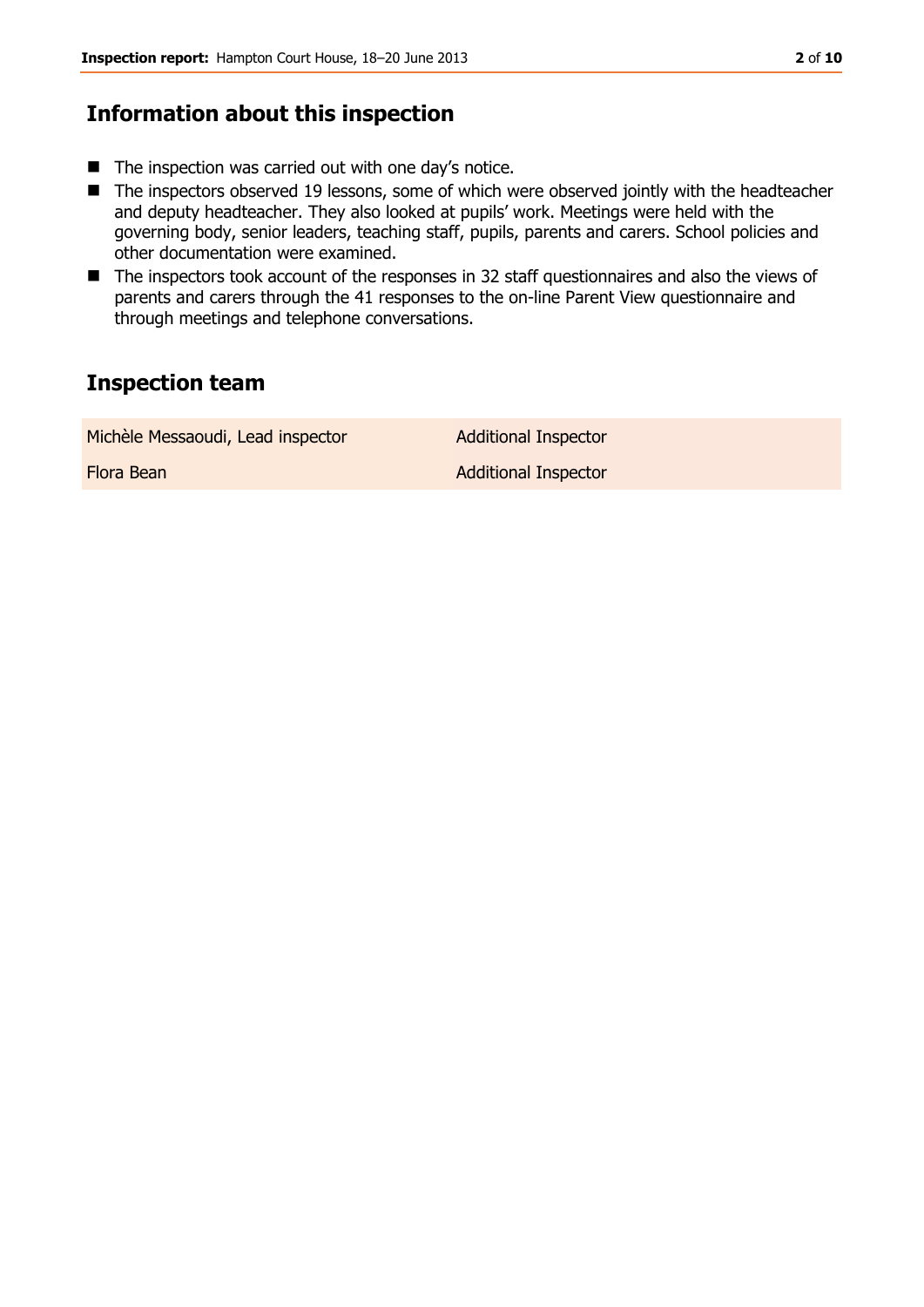# **Full report**

# **Information about this school**

- Hampton Court House is a co-educational, independent day school for pupils aged from three to 16 years. It was founded in September 2001. It is housed in a historic building and located in the London Borough of Richmond upon Thames. The school prepares pupils for the 11-plus, Common Entrance and scholarship examinations, as well as GCSE. The school is registered for 300 pupils aged three to 16. Currently, there are 205 pupils on roll, including 28 children in the Early Years Foundation Stage. Of these, 11 attend part time.
- The school seeks to give children from the Early Years Foundation Stage to Year 4 a bilingual education in English and French and, in parallel to its own bilingual curriculum, also offers pupils the possibility to follow the French curriculum from the age of six onwards. This is in partnership with the Centre National d' Enseignement à Distance (CNED).
- The school uses a local park and swimming pool as additional provision.
- Most pupils are of White British or White European heritage. Some pupils speak English as an additional language and 14 pupils are at an early stage of learning English. The school supports 35 pupils with specific learning difficulties (for example, dyslexia and dyspraxia). There are no disabled pupils or pupils with a statement of special educational needs.
- The current headteacher has been in post since September 2012, with operational responsibility for the whole school. He is a co-founder of the school.
- The school had its last full inspection in January 2010 when it met all the regulations for registration and the quality of education was judged to be satisfactory.
- The school aims to 'foster the habit of curiosity and the lifelong love of learning' and to provide 'a clear focus on traditional, systematic teaching which stretches and stimulates every child'.

# **What does the school need to do to improve further?**

- $\blacksquare$  Further improve the quality of teaching by:
	- sharing the existing outstanding practice
	- tailoring professional development more closely to the needs of individual staff and to foster specific subject expertise
	- eliminating the very small minority of adequate teaching.
- Refine the skills of the senior leaders to ensure that they are always secure in their judgements about the quality of teaching and give staff feedback that is sufficiently incisive to improve their teaching skills.
- Further improve communication with parents and carers so that all feel well informed of their children's progress and are confident that the school responds well to their concerns.
- **IMP** Improve the effectiveness of governance by improving governors' understanding in the few areas where governors have weaknesses.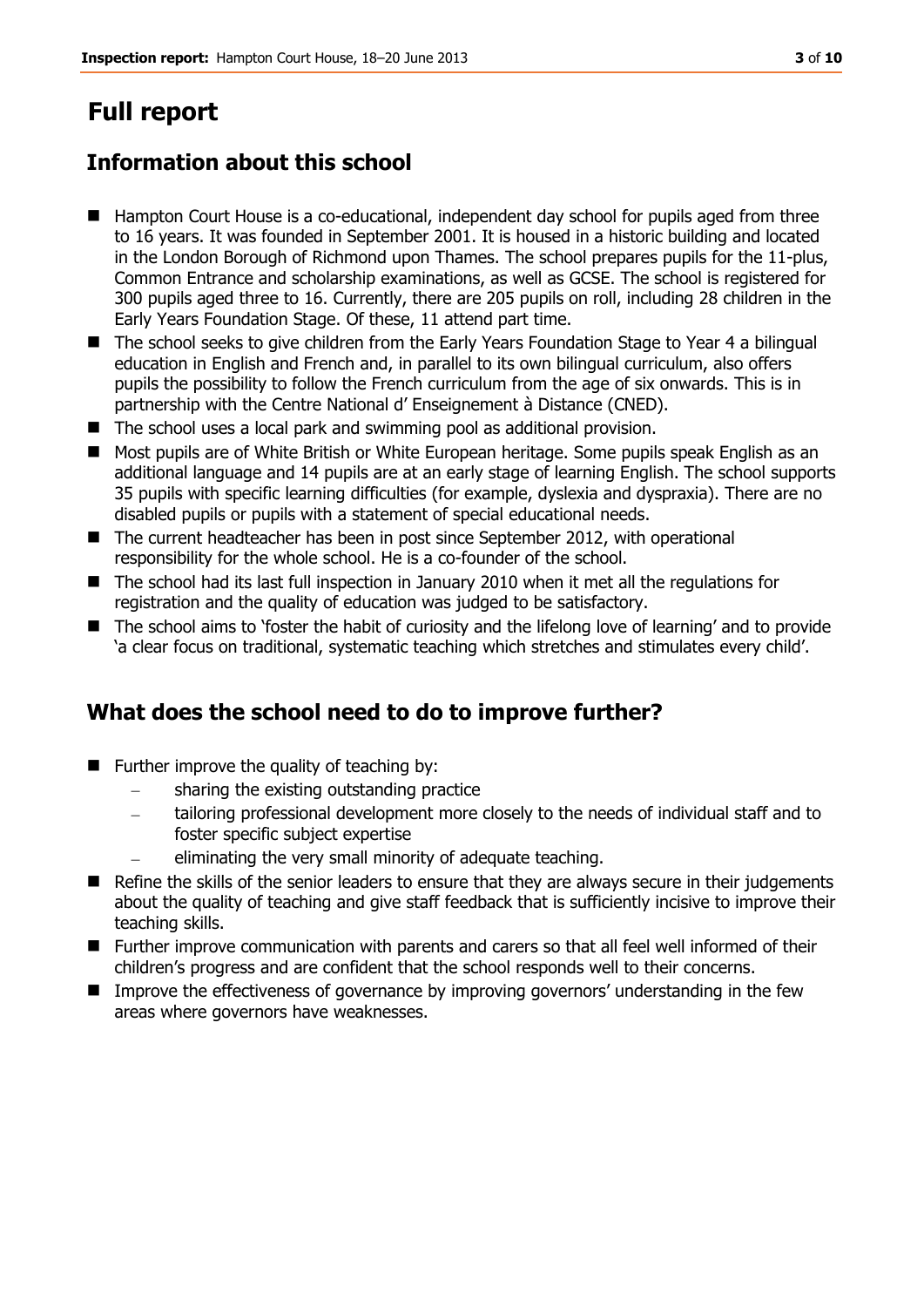### **Inspection judgements**

#### **Pupils' achievement Good**

Pupils' achievement, previously judged to be adequate, is now good as a result of mostly good teaching. Pupils join the school with a wide range of knowledge and skills ranging from below to above expectations for their age. They make good progress in relation to their varying starting points from the Nursery onwards. More pupils are making outstanding progress as the result of an increasing proportion of outstanding teaching. From the Nursery to Year 4, pupils develop excellent speaking, reading and writing skills in both English and French, owing to the bilingual curriculum and the expert support of multilingual staff. Pupils throughout the school have regular opportunities to apply their literacy, mathematical and communication skills in most subjects and to develop their intellect and creativity. Most pupils who have linguistic needs or specific learning difficulties make outstanding progress. They achieve exceptionally well because highly skilled specialist staff give them well targeted one-to-one support and their teachers receive training in the most effective strategies to use to support them in lessons.

By the end of Reception, children achieve or exceed the expected goals in all areas of learning. Standards in Key Stage 4 have risen gradually since the last inspection owing to much improved teaching in mathematics, science and information and communication technology (ICT). The proportion of pupils achieving A\* to C grades in five GCSE subjects, including English and mathematics, was comparable to the national average in 2011, and was above in 2012, when one third of the GCSE grades awarded were A\* or A. The 2012 GCSE results indicate strong performance in all subjects and exceptionally high performance in art, history, ICT, psychology and Spanish. Although there is a marked upward trend, pupils' achievement is judged to be good rather than outstanding because this high level of achievement has not been sustained for a long enough period and the proportion of pupils making outstanding progress is not yet sufficiently high.

#### **Pupils' behaviour and personal development Outstanding**

Pupils' behaviour and personal development are outstanding. This is the result of extremely well planned and well-coordinated whole-school strategies aimed at creating a nurturing ethos that places pupils' emotional well-being at the centre of pastoral care. The staff create an orderly, yet relaxed, learning environment based on mutual respect in which pupils are treated as unique individuals and can flourish. Pupils are expected to regulate their own behaviour to conform to the school's code of conduct. They value the sense of freedom this gives them and develop high levels of self-discipline and a strong sense of personal and social responsibility. Their behaviour is exemplary in and out of lessons. They combine high levels of attention and cooperation with a lively approach to learning, often buzzing with excitement. Pupils know what constitutes bullying and feel free from harassment. They are taught to keep safe when using computers and other types of information and communication technology and are proud to be trusted to 'do the right thing'.

The provision for pupils' spiritual, moral, social and cultural development is exemplary. Every care is taken to provide each pupil with opportunities to overcome barriers and to excel, through presentations in assemblies, participation in clubs, educational visits, challenges, competitions or school performances. Pupils have numerous opportunities to showcase their talents or discover new ones, for example when making short films about topics of their choice and performing in school concerts and drama productions. Consequently, pupils develop high levels of self-esteem and self-confidence. Through the bilingual curriculum, ethics, the celebration of festivals and educational visits to France, Italy and Kenya, pupils learn about different cultures and appreciate diversity. They develop leadership and enterprise skills by participating in residential visits, camps and the running of the fundraising and film clubs. In addition to citizenship lessons, pupils gain a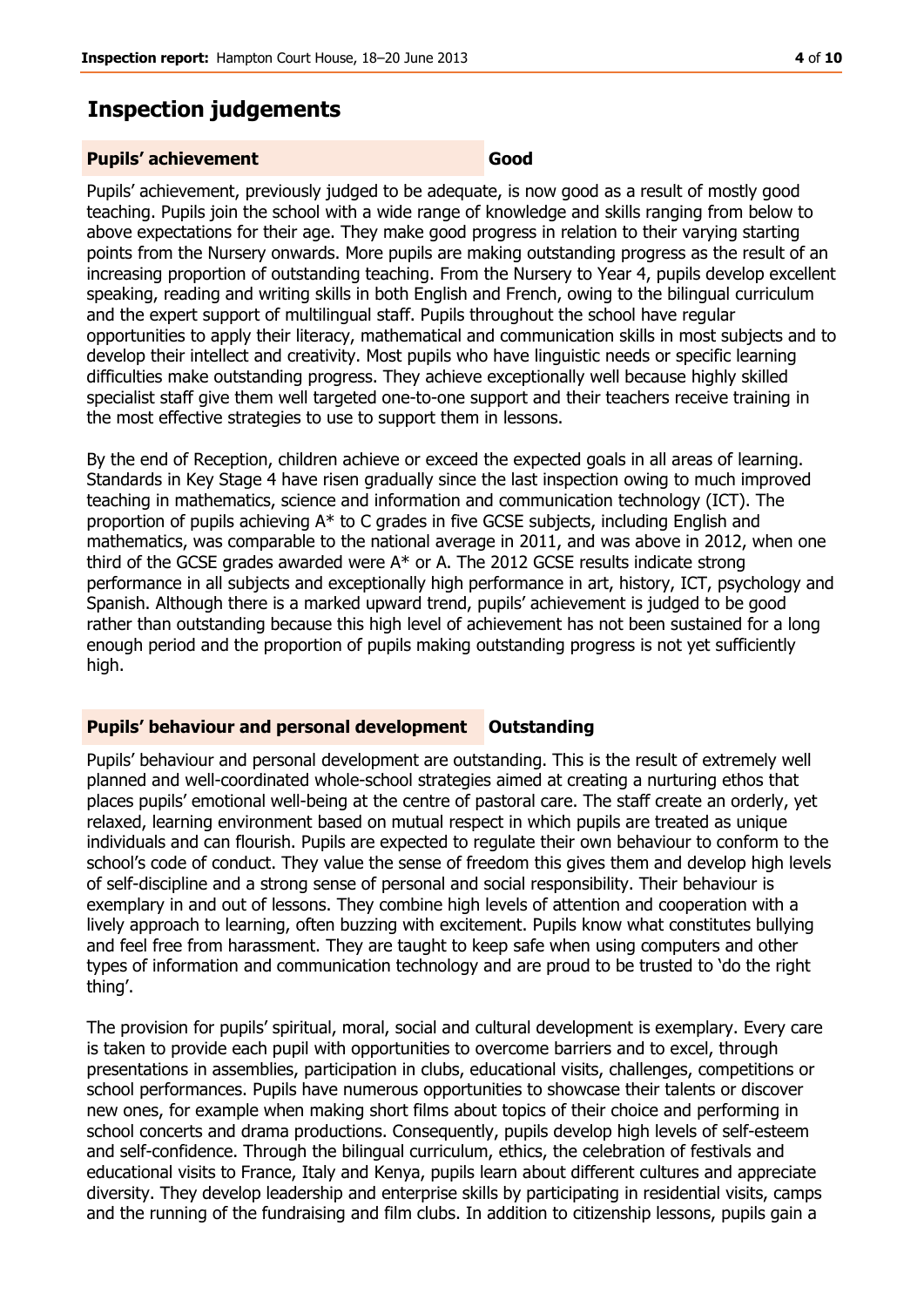practical understanding of public institutions and democracy though the work of the pupil council and educational visits, for example to the Houses of Parliament and from a representative of UNESCO, of which the school is an associate. From Nursery to Year 4, pupils contribute to school life by recycling, growing food and raising chickens. Pupils are encouraged to take an interest in current affairs and to express balanced opinions when reviewing news items.

#### **Quality of teaching Good**

The quality of teaching is good overall. The mostly good or outstanding lessons enable pupils to make rapid progress. Teachers have high expectations of what pupils can achieve. They ask questions and plan tasks that are designed to challenge all pupils well, whatever their current ability. They motivate pupils highly by giving them the opportunity to take an active part in their learning, whether through paired or group work or through interactive sessions, and by using praise wisely. They communicate enthusiasm and their dynamic style helps pupils to learn at a good pace. They usually listen to pupils' responses carefully and re-shape questions or tasks to ensure that all pupils understand new concepts well, or can apply and develop new skills successfully. Teachers make very effective use of resources to support pupils' understanding and provide the right level of challenge for different individuals most of the time. They promote pupils' literacy and oracy skills consistently well whatever subject they teach. Teaching assistants are deployed and briefed well to provide very effective support for individual pupils. Pupils generally gain a clear picture of how well they learn and how they can improve their work through constructive verbal and written feedback. Useful systems enable teachers to track pupils' progress rigorously and to use the information from assessments to inform the planning of future work.

Where the teaching is outstanding, the teacher is truly inspirational and skilfully maintains a high level of challenge throughout the lesson, enabling pupils to make exceptional progress. The teacher builds up pupils' understanding systematically and quickly so that pupils make rapid progress. Detailed academic guidance or marking comments show pupils very precisely how they can attain the next level. In a very small minority of lessons, the teaching is only adequate. On these occasions, teachers do not check on pupils' learning sufficiently to spot the errors of a few pupils and do not make timely interventions. On a very few other occasions, teachers do not always respond to pupils' misconceptions very effectively, resulting in a lack of clarity in some pupils' minds. In such cases, pupils only make adequate progress.

#### **Quality of curriculum COUTSTANDING COUTSTANDING**

The quality of the curriculum is outstanding overall. It serves the needs of pupils in Key Stages 1 to 4 extremely well and provides them with rich opportunities for high quality academic learning and personal development. Since the last inspection, much work has been done to improve all aspects of the curriculum. There are now several strengths: the provision for bilingual education in the primary department; English, mathematics, science and information and communication technology (ICT) in the secondary department; and the linguistic, aesthetic and creative areas of learning throughout the school.

In the Early Years Foundation Stage, the curriculum, previously judged to be adequate, is good. Children learn through a good balance of indoor and outdoor play which they initiate and also through activities led by adults. Reading, writing and mathematical skills are taught systematically from Nursery onwards and, by the end of Year 2 and Year 6, standards are very high. From Years 1 to 4, the bilingual curriculum is constructed around a mix of lessons taught in French and in English that successfully builds pupils' competence in both languages and their knowledge and skills across all subject areas. Secure foundations are laid in the primary department to develop pupils' reading and writing skills, with a deliberate emphasis on grammar, spelling, comprehension and the acquisition of a broad vocabulary. In upper Key Stage 2 and Key Stage 3, the curriculum supports pupils well to meet the demands of the Common Entrance examinations. Computer science is offered from Years 5 to 9 and includes programming. The Key Stage 4 curriculum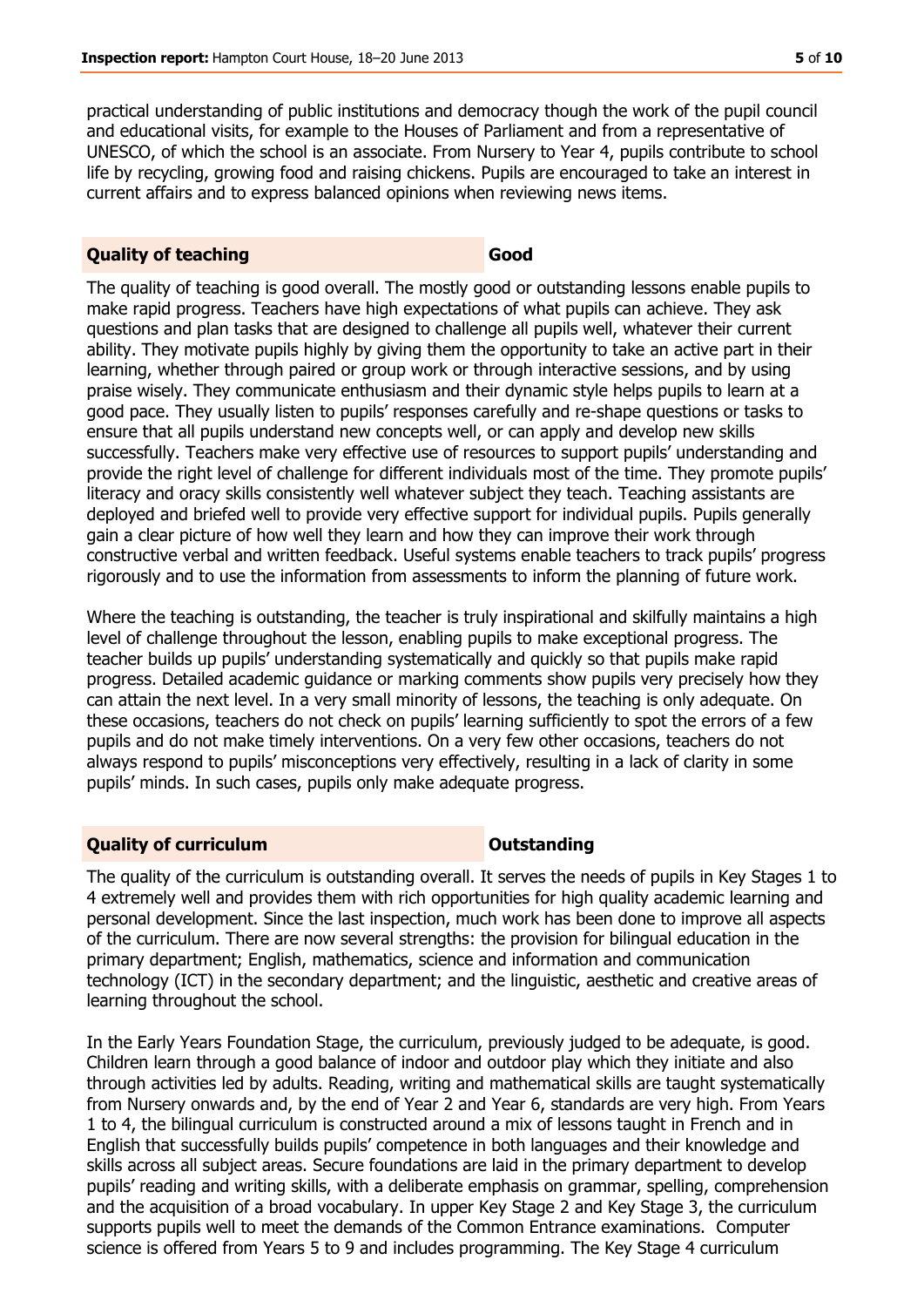includes GCSE or IGCSE courses in 15 subjects. Pupils are helped to choose options and future careers through good careers advice that includes educational visits and work experience.

Pupils who have linguistic or specific learning difficulties benefit from an excellent support programme that meets their needs accurately, as a result of thorough initial and continuous assessments and specialist teaching. Personal, social, health and citizenship education (PSHCE) is woven through the curriculum as well as taught through assemblies, life skills and sessions of religious education and ethics called 'perspectives'. A wealth of enrichment activities develops pupils' self-confidence and self-esteem, as well as their creative, thinking, physical, communication and technological skills, and ensures that they have a well-rounded education.

#### **Pupils' welfare, health and safety <b>Good**

Good provision for pupils' welfare, health and safety ensures that pupils feel safe and well cared for. Parents and carers trust the school to keep their children safe and happy and to deal effectively with bullying. Security checks, fire safety checks and risk assessments of the premises and on-site and off-site activities are thorough. Safeguarding arrangements meet requirements and robust recruitment procedures ensure that staff are properly vetted before being employed. All the required checks are recorded in a single central register in the correct manner. All staff receive the appropriate level of training in child protection. The policies and procedures for child protection, anti-bullying, the promotion of good behaviour, first aid and health and safety are up to date and sufficiently detailed to support the staff. There is a sufficient number of staff trained in first aid to levels that suit the age range and to meet all eventualities. Supervision is vigilant, without being oppressive in the primary and secondary departments. In the Early Years Foundation Stage, staff are deployed well to support children's learning and welfare very effectively. Staff promote consistently high standards of behaviour that create a well-ordered environment conducive to learning. Instances of bullying and misbehaviour are very rare. Pupils develop a strong commitment to healthy eating through the curriculum and the wide range of nutritious foods provided by the school. They have free access to water and understand the benefits of exercising vigorously. Pupils are helped to make appropriate lifestyle choices through PSHCE. All independent school standards are met.

#### **Leadership and management Good**

Good leadership and management have resulted in significant improvements in the quality of education. The senior leaders communicate their ambitious vision to all staff and have directed the changes required to improve the ethos of the school and promote pupils' outstanding behaviour and personal development. The leaders' self-evaluation is accurate. The restructuring of the leadership and management team, the creation of middle manager roles, the recruitment of highly skilled teachers and the setting up of systems to appraise and develop staff have led to good achievement, good teaching and an outstanding curriculum. The senior leaders generally manage the performance of teaching staff well; although occasionally, their checks on teaching lack rigour. Consequently, on these occasions, staff do not receive feedback that is sufficiently incisive to improve their skills further and there remains a small minority of adequate teaching. Also, not all staff have access to professional development that closely matches their needs and helps them to improve their knowledge and skills. The governing body generally supports the senior leaders effectively; although, in a few areas, limited knowledge means that it cannot challenge the leaders sufficiently.

The premises are maintained well and provide suitable accommodation for safe and effective learning. The governors ensure that parents and carers receive the full range of information to which they are entitled and that the complaints procedure meets all requirements. Most parents and carers are delighted with all aspects of the school's work and would recommend the school to others. However, despite recent improvements in the quality of communication, a small minority of parents and carers say that they are not sufficiently well informed of their children's progress and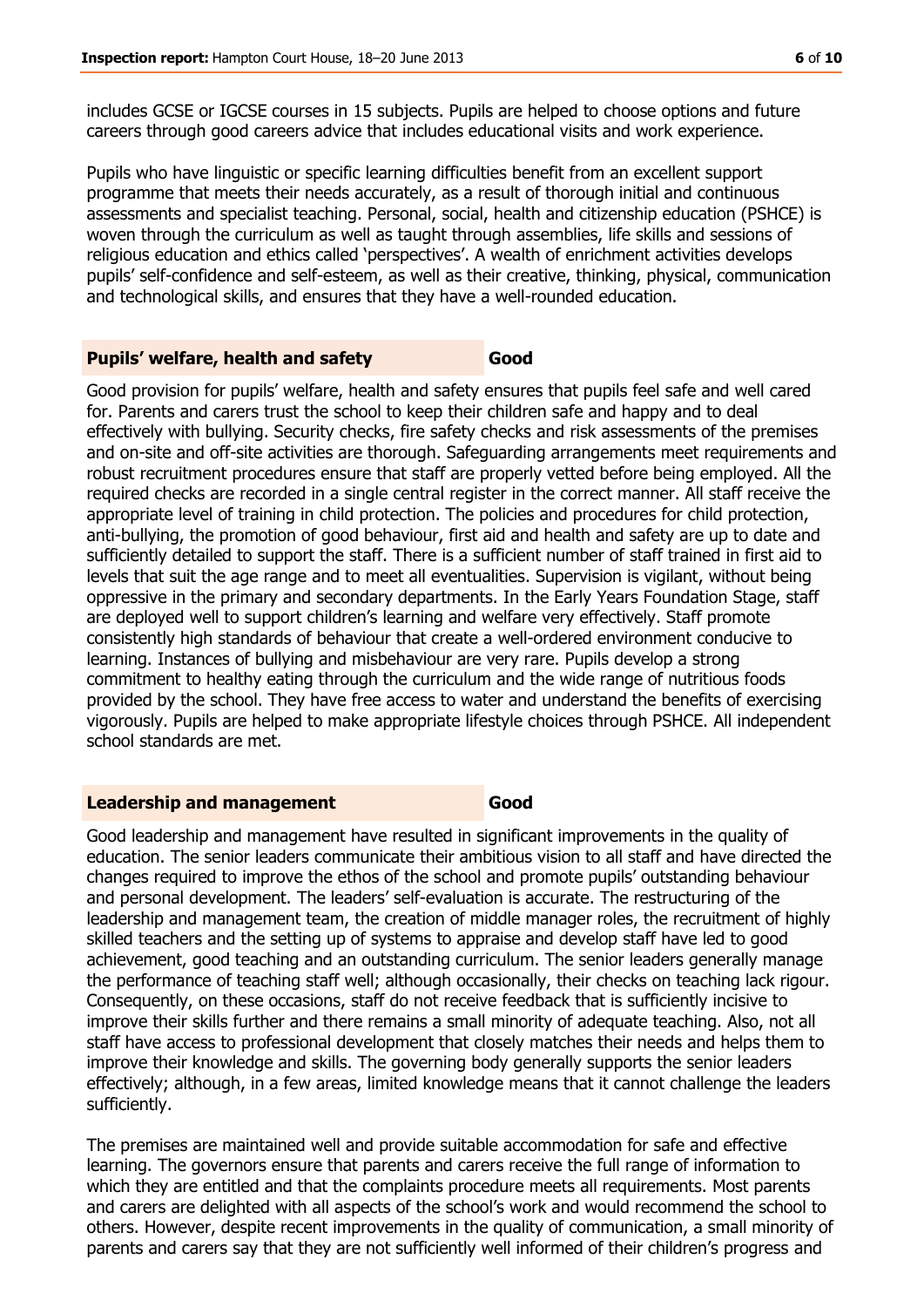that the school does not respond well to their concerns.

The proprietor has ensured that all standards for independent schools are met.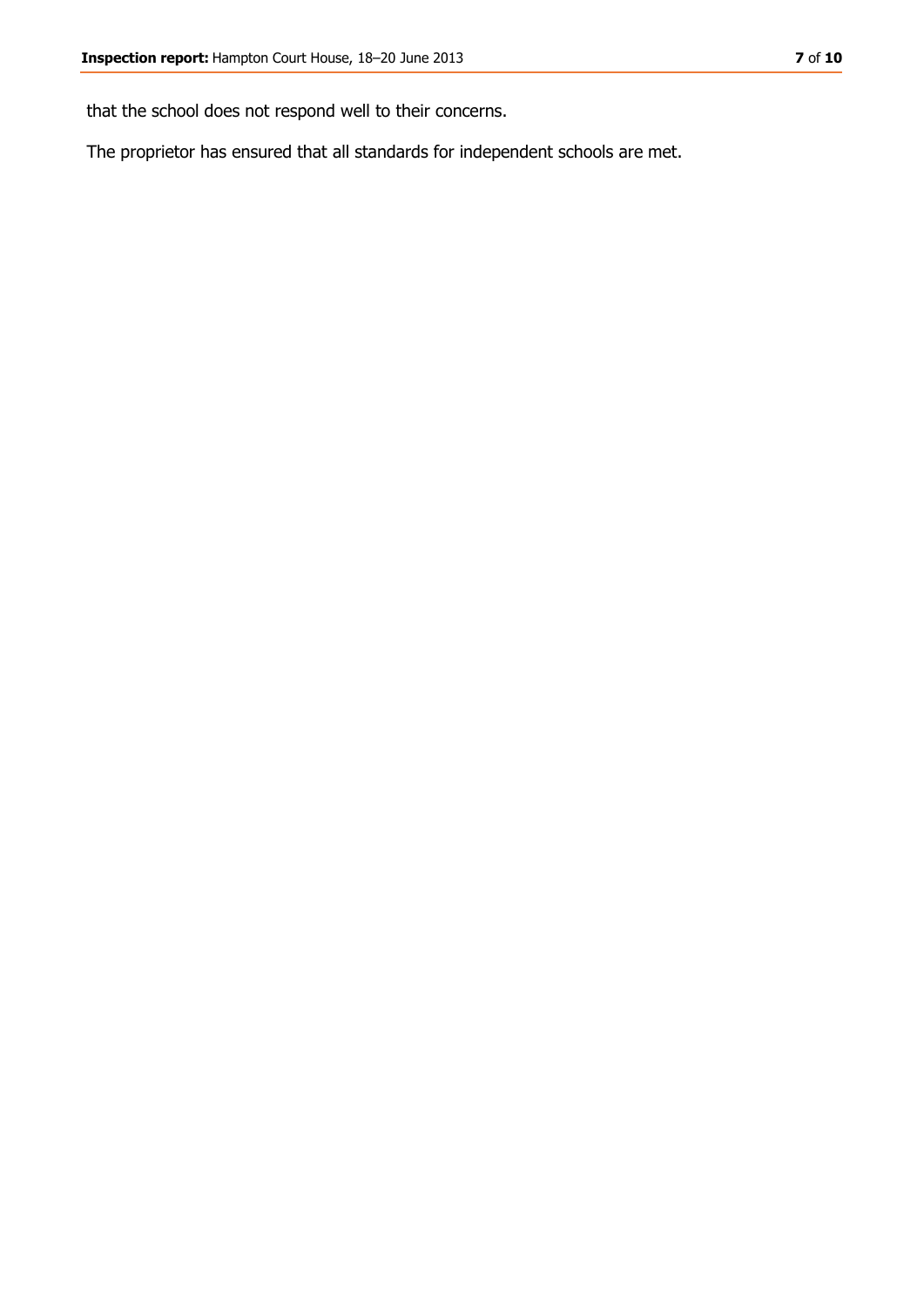# **What inspection judgements mean**

| <b>School</b> |                  |                                                                                                                |
|---------------|------------------|----------------------------------------------------------------------------------------------------------------|
| Grade         | <b>Judgement</b> | <b>Description</b>                                                                                             |
| Grade 1       | Outstanding      | A school which provides an exceptional quality of education and<br>significantly exceeds minimum requirements. |
| Grade 2       | Good             | A school which provides a high quality of education that exceeds<br>minimum requirements.                      |
| Grade 3       | Adequate         | A school which meets minimum requirements but needs to<br>improve the quality of education it provides.        |
| Grade 4       | Inadequate       | A school where minimum requirements are not met and/or the<br>quality of education has serious weaknesses.     |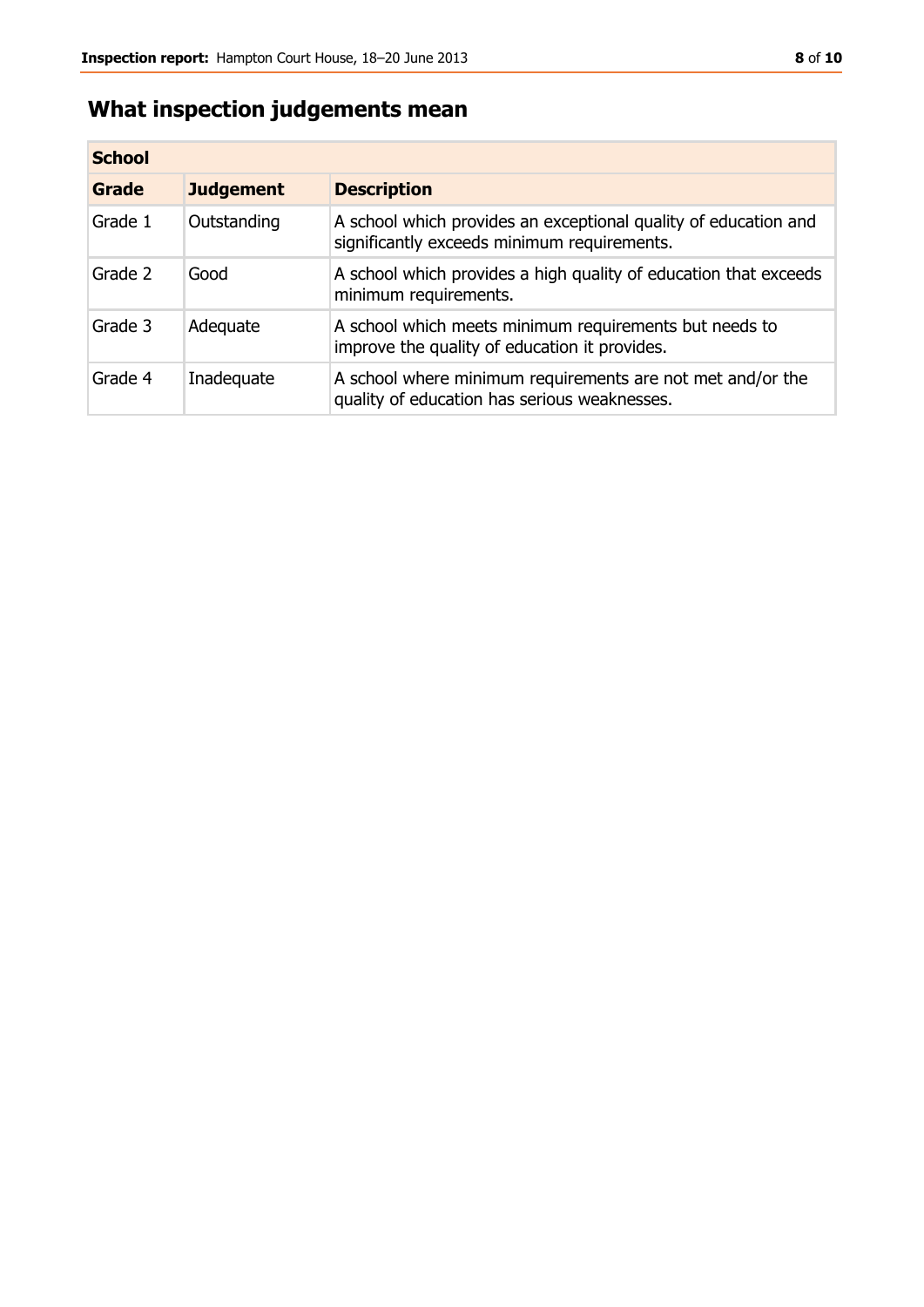# **School details**

| Unique reference number        | 133443   |
|--------------------------------|----------|
| <b>Inspection number</b>       | 420172   |
| <b>DfE registration number</b> | 318/6586 |

This inspection was carried out under section 162A of the Education Act 2002, as amended by schedule 8 of the Education Act 2005, the purpose of which is to advise the Secretary of State for Education about the school's suitability for continued registration as an independent school.

| <b>Type of school</b>                      | Day primary and secondary school                                                 |
|--------------------------------------------|----------------------------------------------------------------------------------|
| <b>School status</b>                       | <b>Independent School</b>                                                        |
| Age range of pupils                        | $3-16$ years                                                                     |
| <b>Gender of pupils</b>                    | Mixed                                                                            |
| <b>Number of pupils on the school roll</b> | 205                                                                              |
| <b>Number of part time pupils</b>          | 11                                                                               |
| <b>Proprietors</b>                         | Hampton Court House Ltd (Eliana Houstoun-Boswall,<br>Alexander Houstoun-Boswall) |
| <b>Chair</b>                               | Alexander Houstoun-Boswall                                                       |
| <b>Headteacher</b>                         | <b>Guy Holloway</b>                                                              |
| Date of previous school inspection         | 19-20 January 2010                                                               |
| <b>Annual fees (day pupils)</b>            | £10,401 to £14,481                                                               |
| <b>Telephone number</b>                    | 0208 943 0889                                                                    |
| <b>Fax number</b>                          | 0208 977 5357                                                                    |
| <b>Email address</b>                       | office@hchnet.co.uk                                                              |